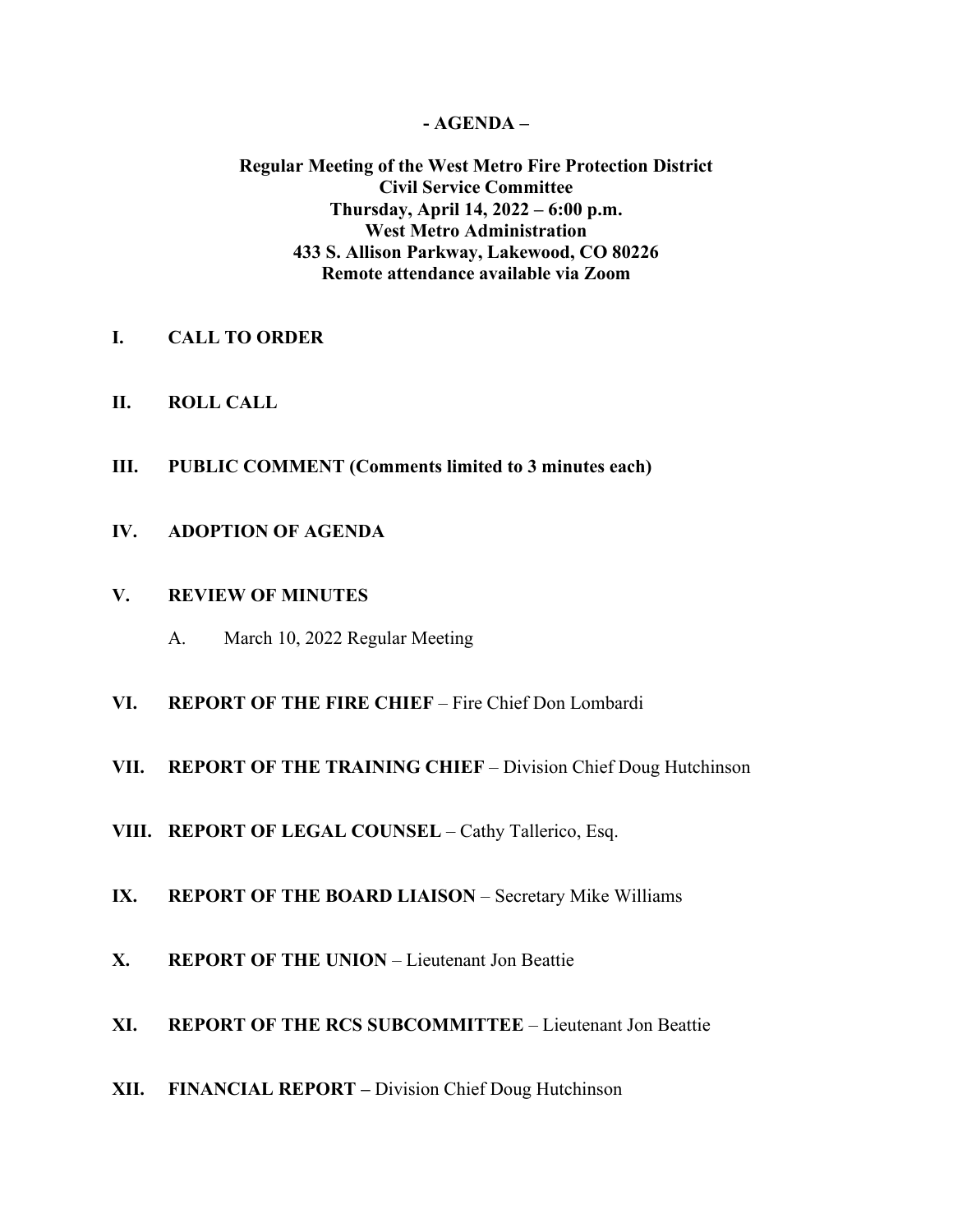A. Budget Review

# **XIII. OLD BUSINESS**

A. 2022 Lieutenant Promotional Exam

#### **XIV. NEW BUSINESS**

A. Certify the Top Three Names from the Eligibility Register for the Rank of Engineer

## **XV. OTHER MATTERS**

#### **XVI. EXECUTIVE SESSION**

# **XVII. ADJOURNMENT**

#### **XVIII.ANNOUNCEMENTS**

| April 19, 2022 | 6:30 p.m., Board of Directors Meeting, 433 S.<br>Allison Parkway, Lakewood, CO                                                                       |
|----------------|------------------------------------------------------------------------------------------------------------------------------------------------------|
| May 7, 2022    | Please arrive by 10:00 a.m. for parade activities<br>followed by the Colorado Fallen Firefighters<br>Foundation Memorial at 11:00 a.m., Lakewood, CO |
| May 12, 2022   | 6:00 p.m., Civil Service Committee Meeting, 433 S.<br>Allison Parkway, Lakewood, CO                                                                  |
| May 17, 2022   | 6:30 p.m., Board of Directors Meeting, 433 S.<br>Allison Parkway, Lakewood, CO                                                                       |
| June 9, 2022   | 6:00 p.m., Civil Service Committee Meeting, 433 S.<br>Allison Parkway, Lakewood, CO                                                                  |
| June 21, 2022  | 6:30 p.m., Board of Directors Meeting, 433 S.<br>Allison Parkway, Lakewood, CO                                                                       |
| July 14, 2022  | 6:00 p.m., Civil Service Committee Meeting, 433 S.<br>Allison Parkway, Lakewood, CO                                                                  |